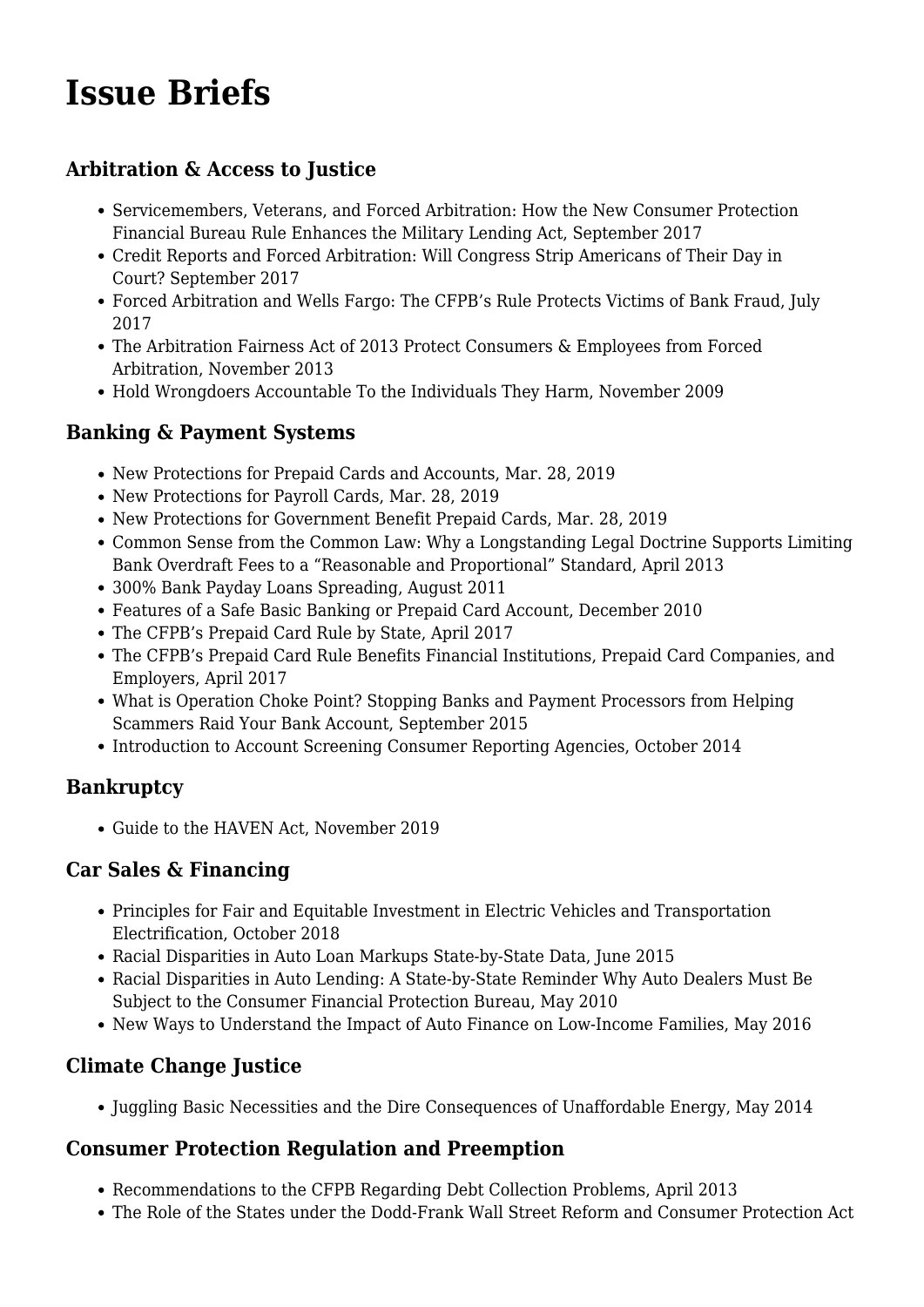[of 2010](https://www.nclc.org/images/pdf/legislation/dodd-frank-role-of-the-states.pdf), December 2010

- [OCC Ignores Dodd-Frank Act's Repeal of 2004 Preemption Regulations](https://www.nclc.org/images/pdf/preemption/occ-ignores-dodd-frank.pdf), May 2011
- [The Consumer Financial Protection Bureau Should Rein in Mortgage Servicers' Use of Force-](https://www.nclc.org/images/pdf/regulatory_reform/ib-force-placed-insurance.pdf)[Placed Insurance](https://www.nclc.org/images/pdf/regulatory_reform/ib-force-placed-insurance.pdf), May 2012
- [Hurdle for Challengers to CFPB Recess Appointment Consumer Bureau Had Full Power With](https://www.nclc.org/images/pdf/regulatory_reform/issue-brief-cfpb-interim-powers.pdf) [or Without a Director](https://www.nclc.org/images/pdf/regulatory_reform/issue-brief-cfpb-interim-powers.pdf), February 2012
- [Consumer Protection and Nonbanks: A Snapshot](https://www.nclc.org/images/pdf/regulatory_reform/issue-brief-cfpa-nonbanks.pdf), March 2010
- [Nonbank Consumer Financial Protection Enforcement Cannot Be Left to the FTC](https://www.nclc.org/images/pdf/regulatory_reform/issue-ftc-enforcement.pdf), March 2010
- [Gaps in State UDAP Laws, Attorney General Authority, Will Hinder CFPA Effectiveness](https://www.nclc.org/images/pdf/regulatory_reform/issue-state-udap-cfpa.pdf), March 2010
- [Glaring Lack of Enforcement in Consumer Protection Proposals Could Make Matters Worse,](https://www.nclc.org/images/pdf/regulatory_reform/issue-cfpa-enforcement-gap.pdf) [Not Better,](https://www.nclc.org/images/pdf/regulatory_reform/issue-cfpa-enforcement-gap.pdf) March 2010
- [Regulatory Reform and Consumer Protection: Hold Wrongdoers Accountable to the Consumers](https://www.nclc.org/images/pdf/regulatory_reform/issue-hold-wrongdoers-accountable.pdf) [They Harm,](https://www.nclc.org/images/pdf/regulatory_reform/issue-hold-wrongdoers-accountable.pdf) November 2009

# **Credit Cards**

[Myths & Realities About the CARD Act Independent Ability-To-Pay Provision](https://www.nclc.org/images/pdf/credit_cards/ib_household_income_6_june_2012.pdf), June 2012

# **Credit Discrimination**

- [Issue Brief: Credit Invisibility and Alternative Data: Promises and Perils,](https://www.nclc.org/issues/issue-brief-credit-invisibility-and-alternative-data.html) July 2019
- [Past Imperfect: How Credit Scores and Other Analytics "Bake In" and Perpetuate Past](https://www.nclc.org/images/pdf/credit_discrimination/Past_Imperfect050616.pdf) [Discrimination](https://www.nclc.org/images/pdf/credit_discrimination/Past_Imperfect050616.pdf), May 2016
- [CFPB Should Reform Regulation B to Protect Consumers from Credit Discrimination in](https://www.nclc.org/images/pdf/credit_discrimination/reg_b_reform_april2012.pdf) [Today's Marketplace,](https://www.nclc.org/images/pdf/credit_discrimination/reg_b_reform_april2012.pdf) April 2012

# **Credit Reports**

- [The Credit Score Pandemic Paradox and Credit Invisibility](http://bit.ly/covid-invisible-credit), Feb. 2021
- [Doing Special Purpose Credit Programs Right: Why Programs to Assist Black Communities](http://bit.ly/Black-credit-programs) [Should Avoid Conventional Use of Traditional Credit Scores,](http://bit.ly/Black-credit-programs) Feb. 2021
- [Salt in the Wound: How Eviction Records and Back Rent Haunt Tenant Screening Reports and](https://bit.ly/brief-salt-in-wound) [Credit Scores](https://bit.ly/brief-salt-in-wound), Aug. 2020
- [The Wrong Tool for the Wrong Purpose: Why the Credit Scoring Provision in the Immigration](https://www.nclc.org/?p=6334) [Public Charge Proposal Is Illogical and Ill-Advised](https://www.nclc.org/?p=6334), Oct. 2018
- [Past Imperfect: How Credit Scores and Other Analytics "Bake In" and Perpetuate Past](https://www.nclc.org/images/pdf/credit_discrimination/Past_Imperfect050616.pdf) [Discrimination](https://www.nclc.org/images/pdf/credit_discrimination/Past_Imperfect050616.pdf), May 2016

# **Debt Collection**

- [Consumer Protection and Court-Sponsored Online Dispute Resolution in Collection Lawsuits](http://bit.ly/cons-prot-ODR), July 2019 (updated June 2021)
- [Coronavirus Emergency: Consumer Debt Collection Lawsuits How States Can Help,](https://bit.ly/brief-covid-19-lawsuits) March 2020
- [Potential Impact on Employers and Businesses of CFPB Proposed Debt Collection Rule](http://bit.ly/ib-debt-coll-impact), July 2019
- [Top Consumer Concerns for Debt Collection Regulations,](https://www.nclc.org/images/pdf/debt_collection/top-consumer-concerns-debt-collection-regulations-sept2018.pdf) Sept. 2018
- [Recommendations to the CFPB Regarding Debt Collection Problems](https://www.nclc.org/images/pdf/debt_collection/recommendations-to-CFPB-Debt-Collection.pdf), April 2013
- [The Uniform Wage Garnishment Act: Benefits and Dangers for Wage Earners](https://www.nclc.org/images/pdf/debt_collection/ib-uniform-law-commission-2017.pdf), April 2017
- [U.S. House Bill Would Allow Lawyers to Abuse Consumers in Debt Collection Lawsuits,](http://bit.ly/2KBiPqb) March 2018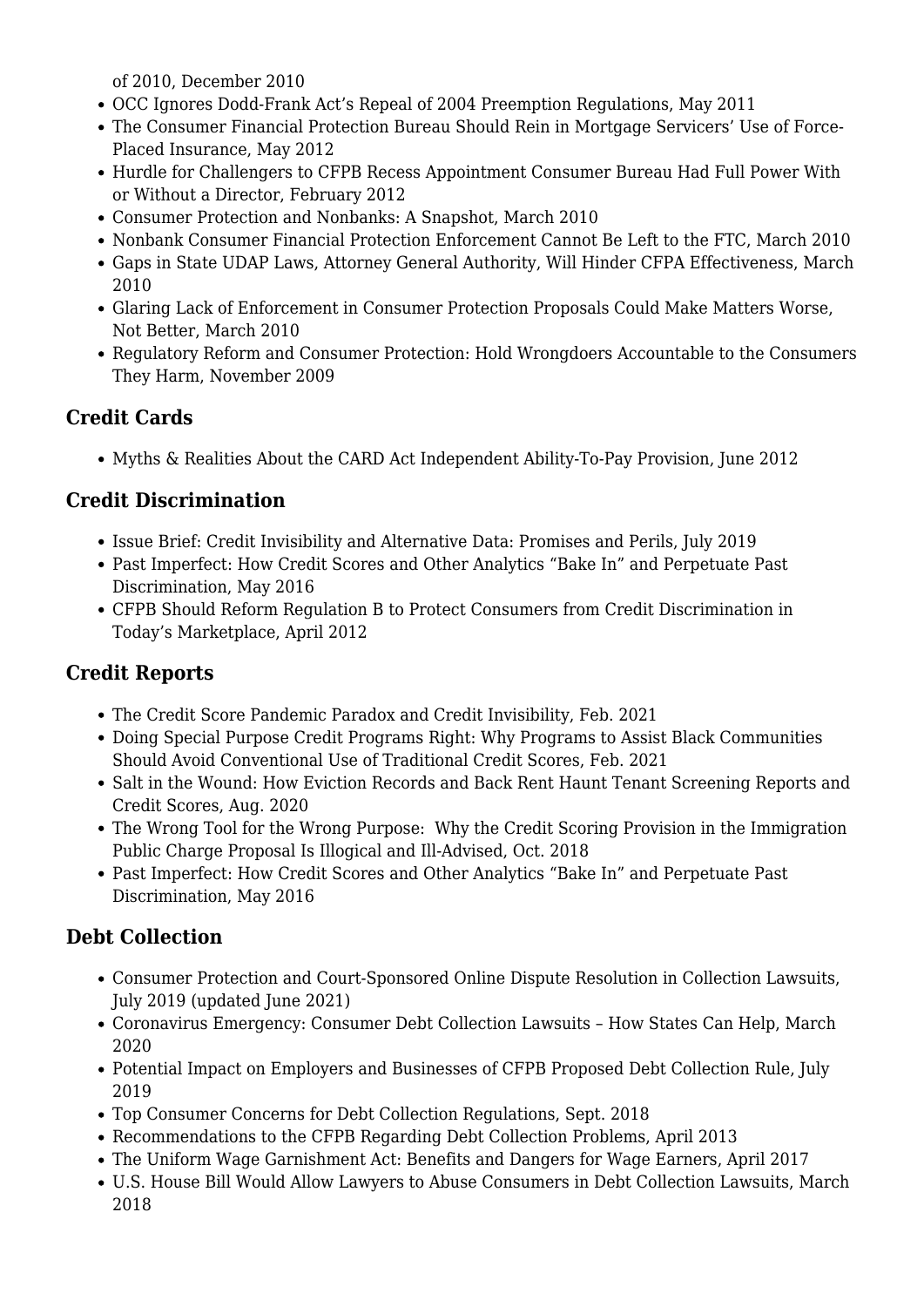[Consumer Debt Collection Facts](https://www.nclc.org/images/pdf/debt_collection/Debt-Collection-Facts-2016.pdf), February 2018

## **Debt Relief & Debt Settlement**

- [Asking the Wrong Question: A Critique of the Debt Settlement Industry's Data Analysis,](https://www.nclc.org/images/pdf/debt_settlement/IB_AFCC_Debt_Settlement.pdf) October 2020
- Need Help with Debts? Don't Get Burned by Scammers Know the Facts About Debt Relief, March 2018

## **Disaster Relief & Consumer Protection**

- [How Victims of Crime and Domestic Violence Survivors in Massachusetts Can Receive](https://www.nclc.org/images/pdf/domestic_violence/dv-issue-brief-lifeline-may2019.pdf) [Discounted Voice and Data Service through the Federal Lifeline Program](https://www.nclc.org/images/pdf/domestic_violence/dv-issue-brief-lifeline-may2019.pdf), May 2019
- Consumer Tips: [Weathering the Financial Storm After a Natural Disaster,](https://www.nclc.org/?p=6344) October 2018
- Consumer Tips: [Getting Your Homeowner's Insurance Money After a Disaster](https://www.nclc.org/?p=6337), October 2018
- Consumer Tips: [Avoiding Home Improvement Fraud After a Natural Disaster,](https://www.nclc.org/?p=6336) October 2018
- [One-Page Guide to Avoiding Home Improvement Fraud After a Natural Disaster](https://www.nclc.org/?p=6343), October 2018
- [Model Utility Consumer Protections When Natural Disasters Strike,](https://www.nclc.org/images/pdf/disaster-relief/ibutility-protection-disastersFINALAugust2018.pdf) August 2018
- [Helping Older Homeowners Recover from Natural Disasters,](https://www.nclc.org/images/pdf/disaster-relief/ib-helping-older-recover-disaster.pdf) June 2018
- [How the Lifeline Program Can Help Vulnerable Consumers Connect to Voice and Internet](https://www.nclc.org/images/pdf/disaster-relief/ib-lifeline-disaster-relief.pdf) [Service after a Natural Disaster](https://www.nclc.org/images/pdf/disaster-relief/ib-lifeline-disaster-relief.pdf), March 2018
- [How the Low Income Home Energy Assistance Program \(LIHEAP\) Can Help Vulnerable](https://www.nclc.org/images/pdf/disaster-relief/ib-liheap-disaster-response.pdf) [Consumers After a Natural Disaster](https://www.nclc.org/images/pdf/disaster-relief/ib-liheap-disaster-response.pdf), March 2018
- [The Low Income Home Energy Assistance Program \(LIHEAP\): A Safety Net that Saves Lives](https://www.nclc.org/images/pdf/energy_utility_telecom/liheap/ib-liheap-safety-net-saves-lives.pdf), February 2018
- [Changes to the Heat and Eat Provision in the 2014 Farm Bill and How LIHEAP Participants](https://www.nclc.org/images/pdf/energy_utility_telecom/liheap/ib-heatandat2014-farm-bill.pdf) [May Be Affected,](https://www.nclc.org/images/pdf/energy_utility_telecom/liheap/ib-heatandat2014-farm-bill.pdf) June 2014

#### **Domestic Violence Survivors**

- [Assisting Domestic Violence Survivors in Massachusetts Facing Threat of Foreclosure](https://bit.ly/MA-DV-Foreclosure), June 2019
- [How Victims of Crime and Domestic Violence Survivors in Massachusetts Can Receive](https://www.nclc.org/images/pdf/domestic_violence/dv-issue-brief-lifeline-may2019.pdf) [Discounted Voice and Data Service through the Federal Lifeline Program](https://www.nclc.org/images/pdf/domestic_violence/dv-issue-brief-lifeline-may2019.pdf), May 2019
- [Assisting Massachusetts Victims of Crime and Domestic Violence Survivors Who are Having](https://www.nclc.org/images/pdf/domestic_violence/dv-summary-of-utility-rights-may19.pdf) [Problems Establishing a New Account or Paying Utility Bills,](https://www.nclc.org/images/pdf/domestic_violence/dv-summary-of-utility-rights-may19.pdf) May 2019

# **Employment**

- [Early 'Wage Access: A Good Option for Workers or a Fintech Payday Loan?,](http://bit.ly/early-wage-access) March 2020
- [The Uniform Wage Garnishment Act: Benefits and Dangers for Wage Earners](https://www.nclc.org/images/pdf/debt_collection/ib-uniform-law-commission-2017.pdf), April 2017
- [New Mass. Law Protects Cars, Wages, Bank Accounts from Collectors,](https://www.nclc.org/images/pdf/pr-reports/new-law-protects-cars-wages-bank-accounts.pdf) March 2011
- [Protections Needed for Prepaid Payroll, Unemployment Benefits, Child Support, and Other](https://www.nclc.org/images/pdf/banking_and_payment_systems/electronic_protections_needed.pdf) [Prepaid Payment Cards](https://www.nclc.org/images/pdf/banking_and_payment_systems/electronic_protections_needed.pdf), March 2009
- [NCLC Survey Reveals Ongoing Problems with Mortgage Servicing](https://www.nclc.org/images/pdf/foreclosure_mortgage/mortgage_servicing/ib-servicing-issues-2015.pdf), May 2015
- [The CFPB Should End Dual Track and Mandate Sensible Loan Modifications](https://www.nclc.org/images/pdf/foreclosure_mortgage/mortgage_servicing/ib-cfpb-dual-track.pdf), May 2012
- [Servicers Continue to Wrongfully Initiate Foreclosures: All Types of Loans Affected,](https://www.nclc.org/images/pdf/foreclosure_mortgage/mortgage_servicing/wrongful-foreclosure-survey-results.pdf) February 2012

# **Energy, Utilities & Telecommunications**

[Massachusetts Residential Utility Customers Still Owe Nearly \\$100M More in Arrears than at](https://bit.ly/MA-arrears) [the Start of the Pandemic,](https://bit.ly/MA-arrears) February 2022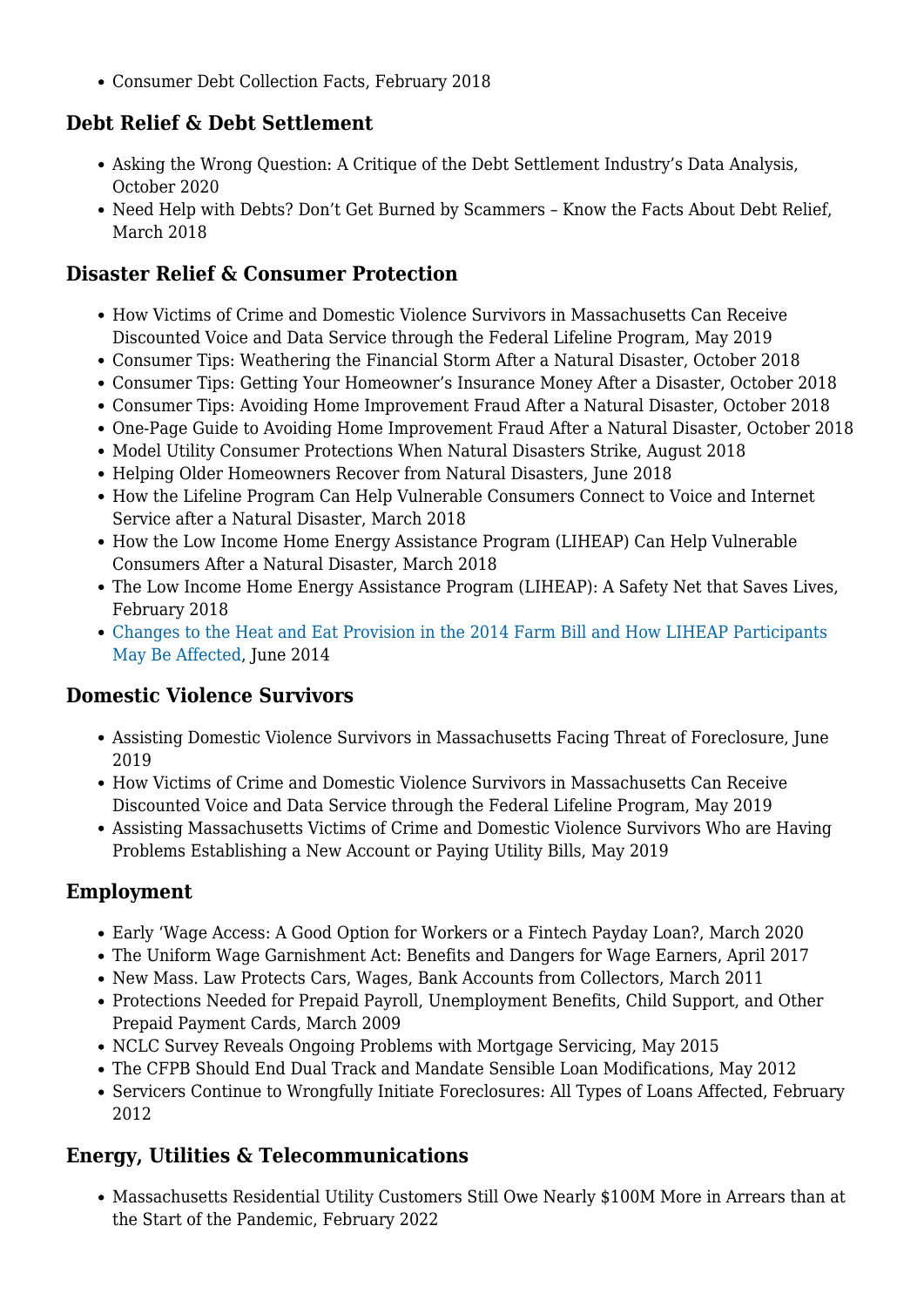- [Air-Source Heat Pumps: Protecting the Financial-Wellbeing of Low-Income Families While](https://bit.ly/ASHP-brief) [Addressing Climate Change,](https://bit.ly/ASHP-brief) July 2021
- [Ohio's New Residential PACE Programs Need Strong Consumer Protections to Prevent](https://www.nclc.org/issues/ib-oh-pace-oct2019.html) [Homeowner Abuses,](https://www.nclc.org/issues/ib-oh-pace-oct2019.html) Oct. 2019
- [Still No Relief for Massachusetts Consumers Tricked by Competitive Electric Supply](https://www.nclc.org/?p=6338) [Companies](https://www.nclc.org/?p=6338), October 2018
- [How the Low Income Home Energy Assistance Program \(LIHEAP\) Can Help Vulnerable](https://www.nclc.org/images/pdf/disaster-relief/ib-liheap-disaster-response.pdf) [Consumers After a Natural Disaster](https://www.nclc.org/images/pdf/disaster-relief/ib-liheap-disaster-response.pdf), March 2018
- [The Low Income Home Energy Assistance Program \(LIHEAP\): A Safety Net that Saves Lives](https://www.nclc.org/images/pdf/energy_utility_telecom/liheap/ib-liheap-safety-net-saves-lives.pdf), February 2018
- [Changes to the Heat and Eat Provision in the 2014 Farm Bill and How LIHEAP Participants](https://www.nclc.org/images/pdf/energy_utility_telecom/liheap/ib-heatandat2014-farm-bill.pdf) [May Be Affected,](https://www.nclc.org/images/pdf/energy_utility_telecom/liheap/ib-heatandat2014-farm-bill.pdf) June 2014
- [The Low Income Home Energy Assistance Program \(LIHEAP\)](https://www.nclc.org/images/pdf/energy_utility_telecom/liheap/issue-brief-liheap-march2012.pdf), March 2012

# **Forced Arbitration**

- [Servicemembers, Veterans, and Forced Arbitration: How the New Consumer Protection](https://www.nclc.org/images/pdf/arbitration/ib-arbitration-rule-military-ledning.pdf) [Financial Bureau Rule Enhances the Military Lending Act,](https://www.nclc.org/images/pdf/arbitration/ib-arbitration-rule-military-ledning.pdf) September 2017
- [Credit Reports and Forced Arbitration: Will Congress Strip Americans of Their Day in](https://www.nclc.org/images/pdf/credit_reports/equifax-data-breach-forced-arb-092017.pdf) [Court?](https://www.nclc.org/images/pdf/credit_reports/equifax-data-breach-forced-arb-092017.pdf) September 2017
- [Forced Arbitration and Wells Fargo: The CFPB's Rule Protects Victims of Bank Fraud](https://www.nclc.org/images/pdf/arbitration/arb-wells-fargo.pdf), July 2017

# **General Predatory Lending Policy Analysis**

- [Residential Property Assessed Clean Energy \(PACE\) Loans: The Perils of Easy Money for Clean](https://www.nclc.org/images/pdf/energy_utility_telecom/pace/ib-pace-stories.pdf) [Energy Improvements](https://www.nclc.org/images/pdf/energy_utility_telecom/pace/ib-pace-stories.pdf), September 2017
- [What is a Property Assessed Clean Energy \(PACE\) Loan?](https://www.nclc.org/images/pdf/energy_utility_telecom/pace/what-is-pace-loan.pdf) September 2016

# **Housing**

- [Using the Homeowner Assistance Fund to Prevent Reverse Mortgage Foreclosures: What](https://www.nclc.org/images/pdf/foreclosure_mortgage/reverse-mortgages/IB_RM_Defaults_HAF.pdf) [Treasury and the States Can Do](https://www.nclc.org/images/pdf/foreclosure_mortgage/reverse-mortgages/IB_RM_Defaults_HAF.pdf), April 2021
- [A Looming Crisis: Black Communities at Greatest Risk of Covid-19 Foreclosure](https://bit.ly/brief-black-covid-foreclosure-risk), July 2020
- [Contracts that Offer Cash for Home Equity Are Riskier than They Look,](https://www.nclc.org/images/pdf/special_projects/covid-19/IB_Shared_Equity.pdf) April 2020
- [Recommendations to Improve Servicing and Reduce Foreclosures of Federal Reverse](http://bit.ly/NCLC-reverse-mortgage-brief) [Mortgages,](http://bit.ly/NCLC-reverse-mortgage-brief) March 2020
- [Recommendations to Improve FHA's Foreclosure Avoidance Program](https://www.nclc.org/images/pdf/foreclosure_mortgage/mortgage_servicing/ib-fha-improve-foreclosure-avoidance.pdf), March 2020
- [The End of Libor: Risk and Solutions for Residential Mortgages](https://www.nclc.org/images/pdf/foreclosure_mortgage/LIBOR_Risk_and_Solutions_for_Mortgages.pdf), February 2020
- [Property Assessed Clean Energy \(PACE\) Loans: State and Local Consumer Protection](http://bit.ly/ib-pace) [Recommendations](http://bit.ly/ib-pace), November 2019
- [Ohio's New Residential PACE Programs Need Strong Consumer Protections to Prevent](https://www.nclc.org/issues/ib-oh-pace-oct2019.html) [Homeowner Abuses,](https://www.nclc.org/issues/ib-oh-pace-oct2019.html) Oct. 2019
- [Assisting Domestic Violence Survivors in Massachusetts Facing Threat of Foreclosure](https://bit.ly/MA-DV-Foreclosure), June 2019
- [USDA Should Modernize Mortgage Protections: Four Long-Overdue Policy Changes to Limit](http://bit.ly/2UHomUB) [Rural Foreclosures](http://bit.ly/2UHomUB), April 2019
- [How HUD is Failing to Protect Widows and Widowers of Reverse Mortgage Borrowers: Case](https://www.nclc.org/?p=6351) [Studies and Recommendations,](https://www.nclc.org/?p=6351) November 2018
- [Residential Property Assessed Clean Energy \(PACE\) Loans: The Perils of Easy Money for Clean](https://www.nclc.org/images/pdf/energy_utility_telecom/pace/ib-pace-stories.pdf) [Energy Improvements](https://www.nclc.org/images/pdf/energy_utility_telecom/pace/ib-pace-stories.pdf), September 2017
- [What is a Property Assessed Clean Energy \(PACE\) Loan?](https://www.nclc.org/images/pdf/energy_utility_telecom/pace/what-is-pace-loan.pdf) September 2016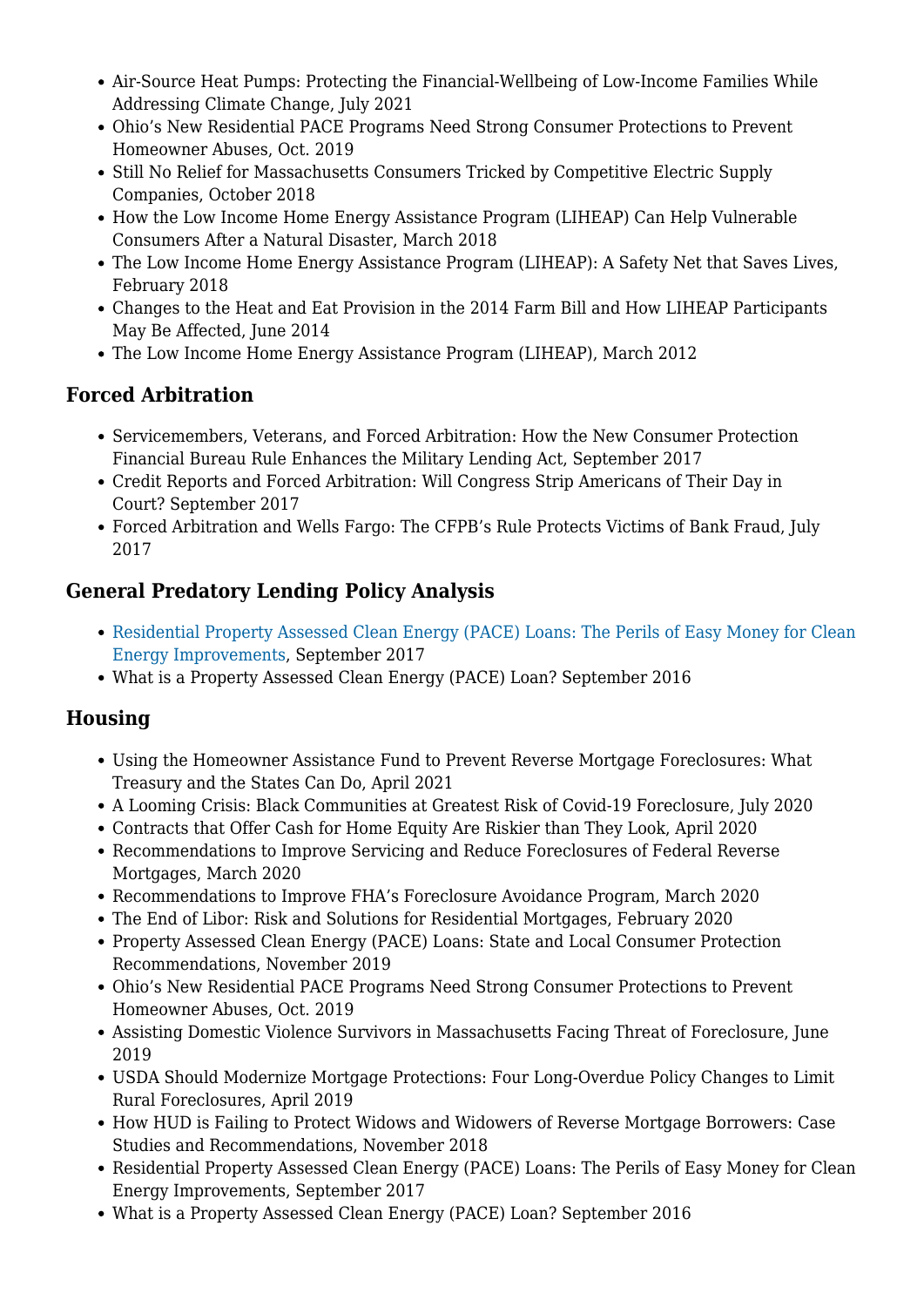- [The CFPB and Other Federal Agencies Should Adopt Strong Language Access Protections for](http://ourfinancialsecurity.org/wp-content/uploads/2016/05/AFR_LEP_Issue_Brief_05.26.2016.pdf) [Homeowners and Other Consumers](http://ourfinancialsecurity.org/wp-content/uploads/2016/05/AFR_LEP_Issue_Brief_05.26.2016.pdf), May 2016
- [The Consumer Financial Protection Bureau Should Rein in Mortgage Servicers' Use of Force-](https://www.nclc.org/images/pdf/regulatory_reform/ib-force-placed-insurance.pdf)[Placed Insurance](https://www.nclc.org/images/pdf/regulatory_reform/ib-force-placed-insurance.pdf), May 2012

## **High Cost Small Loans**

- [Early 'Wage Access: A Good Option for Workers or a Fintech Payday Loan?,](http://bit.ly/early-wage-access) March 2020
- [After Payday Loans: How do Consumers Fare When States Restrict High-Cost Loans?](http://bit.ly/2NZ2NLF) Oct. 2018
- [OCC's Short-Term, Small Dollar Lending Bulletin: Vague Guidelines Leave the Devil to the](https://www.nclc.org/images/pdf/high_cost_small_loans/payday_loans/ib-occ-short-term-small-dollar-lending.pdf) [Details,](https://www.nclc.org/images/pdf/high_cost_small_loans/payday_loans/ib-occ-short-term-small-dollar-lending.pdf) July 2018
- [The CFPB's Prepaid Card Rule Benefits Financial Institutions, Prepaid Card Companies, and](https://www.nclc.org/images/pdf/banking_and_payment_systems/ib-prepaid-card-rule-industry-benefits.pdf) [Employers,](https://www.nclc.org/images/pdf/banking_and_payment_systems/ib-prepaid-card-rule-industry-benefits.pdf) April 2017
- [The CFPB's Prepaid Card Rule by State,](https://www.nclc.org/?p=5852) April 2017
- [Common Sense from the Common Law: Why a Longstanding Legal Doctrine Supports Limiting](https://www.nclc.org/images/pdf/high_cost_small_loans/ib-common-sense-common-law.pdf) [Bank Overdraft Fees to a "Reasonable and Proportional" Standard](https://www.nclc.org/images/pdf/high_cost_small_loans/ib-common-sense-common-law.pdf), April 2013
- [Why Cap Small Loans at 36%?,](https://www.nclc.org/images/pdf/pr-reports/ib-why36pct.pdf) April 2013
- [300% Bank Payday Loans Spreading,](https://www.nclc.org/images/pdf/banking_and_payment_systems/ib_bank_payday_spreading.pdf) August 2011
- [Features of a Safe Basic Banking or Prepaid Card Account,](https://www.nclc.org/images/pdf/banking_and_payment_systems/issue-brief-safe-banking.pdf) December 2010

# **LIHEAP & Fuel Assistance**

- [How the Low Income Home Energy Assistance Program \(LIHEAP\) Can Help Vulnerable](https://www.nclc.org/images/pdf/disaster-relief/ib-liheap-disaster-response.pdf) [Consumers After a Natural Disaster](https://www.nclc.org/images/pdf/disaster-relief/ib-liheap-disaster-response.pdf), March 2018
- [The Low Income Home Energy Assistance Program \(LIHEAP\): A Safety Net that Saves Lives](https://www.nclc.org/images/pdf/energy_utility_telecom/liheap/ib-liheap-safety-net-saves-lives.pdf), February 2018
- [Changes to the Heat and Eat Provision in the 2014 Farm Bill and How LIHEAP Participants](https://www.nclc.org/images/pdf/energy_utility_telecom/liheap/ib-heatandat2014-farm-bill.pdf) [May Be Affected,](https://www.nclc.org/images/pdf/energy_utility_telecom/liheap/ib-heatandat2014-farm-bill.pdf) June 2014
- [The Low Income Home Energy Assistance Program \(LIHEAP\)](https://www.nclc.org/images/pdf/energy_utility_telecom/liheap/issue-brief-liheap-march2012.pdf), March 2012

# **Loan Servicing and Modifications & Foreclosure Assistance Programs**

- [The CFPB and Other Federal Agencies Should Adopt Strong Language Access Protections for](http://ourfinancialsecurity.org/wp-content/uploads/2016/05/AFR_LEP_Issue_Brief_05.26.2016.pdf) [Homeowners and Other Consumers](http://ourfinancialsecurity.org/wp-content/uploads/2016/05/AFR_LEP_Issue_Brief_05.26.2016.pdf), May 2016
- [The Consumer Financial Protection Bureau Should Rein in Mortgage Servicers' Use of Force-](https://www.nclc.org/images/pdf/regulatory_reform/ib-force-placed-insurance.pdf)[Placed Insurance](https://www.nclc.org/images/pdf/regulatory_reform/ib-force-placed-insurance.pdf), May 2012

# **Manufactured Housing**

- [Titling Homes as Real Property,](https://www.nclc.org/images/pdf/manufactured_housing/titling-homes2.pdf) October 2015
- [How Are the Federal SAFE Act, the Federal Truth in Lending Act, State Loan Originator](https://www.nclc.org/images/pdf/manufactured_housing/How-does-SAFE-Act-apply-to-MHDec2015.pdf) [Regulation, and Manufactured Housing Related?](https://www.nclc.org/images/pdf/manufactured_housing/How-does-SAFE-Act-apply-to-MHDec2015.pdf) December 2015
- [Promoting Resident Ownership of Communities](https://www.nclc.org/images/pdf/manufactured_housing/promoting-resident-ownership2.pdf), January 2009
- [Protecting Fundamental Freedoms in Communities](https://www.nclc.org/images/pdf/manufactured_housing/fundamental-freedoms2.pdf), September 2008

#### **Military Personnel**

[Servicemembers, Veterans, and Forced Arbitration: How the New Consumer Protection](https://www.nclc.org/images/pdf/arbitration/ib-arbitration-rule-military-ledning.pdf) [Financial Bureau Rule Enhances the Military Lending Act,](https://www.nclc.org/images/pdf/arbitration/ib-arbitration-rule-military-ledning.pdf) September 2017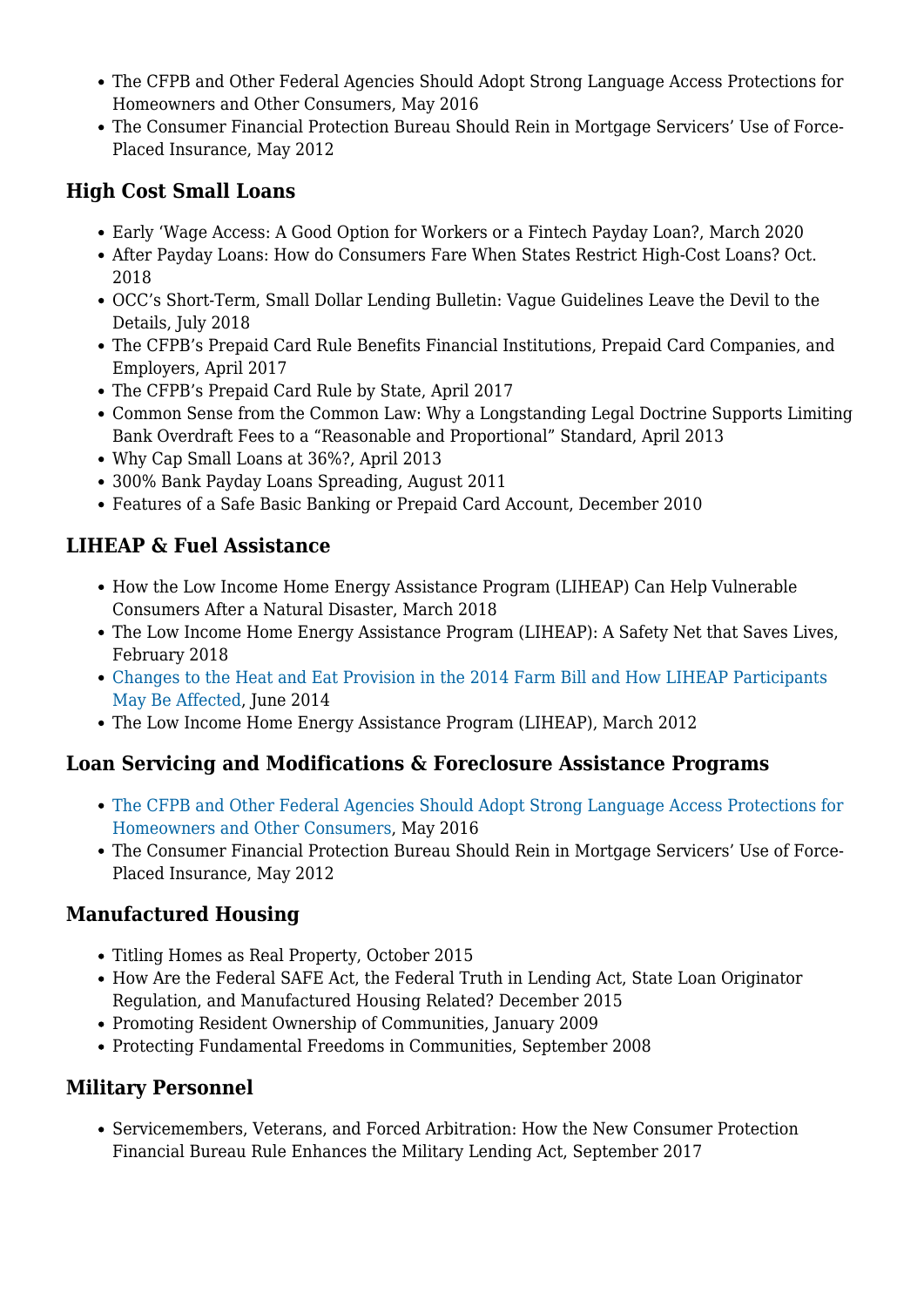#### **Older Consumers**

- [Helping Older Homeowners Recover from Natural Disasters,](https://www.nclc.org/images/pdf/disaster-relief/ib-helping-older-recover-disaster.pdf) June 2018
- [Priorities for Consumers with HECM Reverse Mortgages,](https://www.nclc.org/images/pdf/foreclosure_mortgage/reverse-mortgages/HECM-changes92515.pdf) September 2015

#### **Overdraft Loans**

- [The CFPB's Prepaid Card Rule Benefits Financial Institutions, Prepaid Card Companies, and](https://www.nclc.org/images/pdf/banking_and_payment_systems/ib-prepaid-card-rule-industry-benefits.pdf) [Employers,](https://www.nclc.org/images/pdf/banking_and_payment_systems/ib-prepaid-card-rule-industry-benefits.pdf) April 2017
- [Common Sense from the Common Law: Why a Longstanding Legal Doctrine Supports Limiting](https://www.nclc.org/images/pdf/high_cost_small_loans/ib-common-sense-common-law.pdf) [Bank Overdraft Fees to a "Reasonable and Proportional" Standard](https://www.nclc.org/images/pdf/high_cost_small_loans/ib-common-sense-common-law.pdf), April 2013
- [300% Bank Payday Loans Spreading,](https://www.nclc.org/images/pdf/banking_and_payment_systems/ib_bank_payday_spreading.pdf) August 2011
- [Features of a Safe Basic Banking or Prepaid Card Account,](https://www.nclc.org/images/pdf/banking_and_payment_systems/issue-brief-safe-banking.pdf) December 2010

## **Payday Loans**

- [Early 'Wage Access: A Good Option for Workers or a Fintech Payday Loan?,](http://bit.ly/early-wage-access) March 2020
- [OCC's Short-Term, Small Dollar Lending Bulletin: Vague Guidelines Leave the Devil to the](https://www.nclc.org/images/pdf/high_cost_small_loans/payday_loans/ib-occ-short-term-small-dollar-lending.pdf) [Details,](https://www.nclc.org/images/pdf/high_cost_small_loans/payday_loans/ib-occ-short-term-small-dollar-lending.pdf) July 2018
- [What is Operation Choke Point? Stopping Banks and Payment Processors from Helping](https://www.nclc.org/images/pdf/banking_and_payment_systems/payment-fraud/ib_what_is_operation_choke_point52815.pdf) [Scammers Raid Your Bank Account,](https://www.nclc.org/images/pdf/banking_and_payment_systems/payment-fraud/ib_what_is_operation_choke_point52815.pdf) September 2015
- [Why Cap Small Loans at 36%?,](https://www.nclc.org/images/pdf/pr-reports/ib-why36pct.pdf) April 2013

## **Payment Fraud**

[What is Operation Choke Point? Stopping Banks and Payment Processors from Helping](https://www.nclc.org/images/pdf/banking_and_payment_systems/payment-fraud/ib_what_is_operation_choke_point52815.pdf) [Scammers Raid Your Bank Account,](https://www.nclc.org/images/pdf/banking_and_payment_systems/payment-fraud/ib_what_is_operation_choke_point52815.pdf) September 2015

# **Preemption**

- [The Role of the States under the Dodd-Frank Wall Street Reform and Consumer Protection Act](https://www.nclc.org/images/pdf/legislation/dodd-frank-role-of-the-states.pdf) [of 2010](https://www.nclc.org/images/pdf/legislation/dodd-frank-role-of-the-states.pdf), December 2010
- [OCC Ignores Dodd-Frank Act's Repeal of 2004 Preemption Regulations](https://www.nclc.org/images/pdf/preemption/occ-ignores-dodd-frank.pdf), May 2011

# **Racial Justice and Equal Economic Opportunity**

- [A Looming Crisis: Black Communities at Greatest Risk of Covid-19 Foreclosure](https://bit.ly/brief-black-covid-foreclosure-risk), July 2020
- [The CFPB and Other Federal Agencies Should Adopt Strong Language Access Protections for](http://ourfinancialsecurity.org/wp-content/uploads/2016/05/AFR_LEP_Issue_Brief_05.26.2016.pdf) [Homeowners and Other Consumers](http://ourfinancialsecurity.org/wp-content/uploads/2016/05/AFR_LEP_Issue_Brief_05.26.2016.pdf), May 2016
- [Past Imperfect: How Credit Scores and Other Analytics "Bake In" and Perpetuate Past](https://www.nclc.org/images/pdf/credit_discrimination/Past_Imperfect050616.pdf) [Discrimination](https://www.nclc.org/images/pdf/credit_discrimination/Past_Imperfect050616.pdf), May 2016
- [Racial Disparities in Auto Loan Markups State-by-State Data,](https://www.nclc.org/images/pdf/car_sales/ib-auto-dealers-racial_disparites.pdf) June 2015

#### **Regulatory Reform and Consumer Financial Protection Bureau**

- [Racial Disparities in Auto Loan Markups State-by-State Data,](https://www.nclc.org/images/pdf/car_sales/ib-auto-dealers-racial_disparities.pdf) June 2015
- [Racial Disparities in Auto Lending: A State-by-State Reminder Why Auto Dealers Must Be](https://www.nclc.org/images/pdf/regulatory_reform/issue-brief-auto-dealer-racial-disparites.pdf) [Subject to the Consumer Financial Protection Bureau,](https://www.nclc.org/images/pdf/regulatory_reform/issue-brief-auto-dealer-racial-disparites.pdf) May 2010
- [Recommendations to the CFPB Regarding Debt Collection Problems](https://www.nclc.org/images/pdf/debt_collection/recommendations-to-CFPB-Debt-Collection.pdf), April 2013
- [The Role of the States under the Dodd-Frank Wall Street Reform and Consumer Protection Act](https://www.nclc.org/images/pdf/legislation/dodd-frank-role-of-the-states.pdf) [of 2010](https://www.nclc.org/images/pdf/legislation/dodd-frank-role-of-the-states.pdf), December 2010
- [The Consumer Financial Protection Bureau Should Rein in Mortgage Servicers' Use of Force-](https://www.nclc.org/images/pdf/regulatory_reform/ib-force-placed-insurance.pdf)[Placed Insurance](https://www.nclc.org/images/pdf/regulatory_reform/ib-force-placed-insurance.pdf), May 2012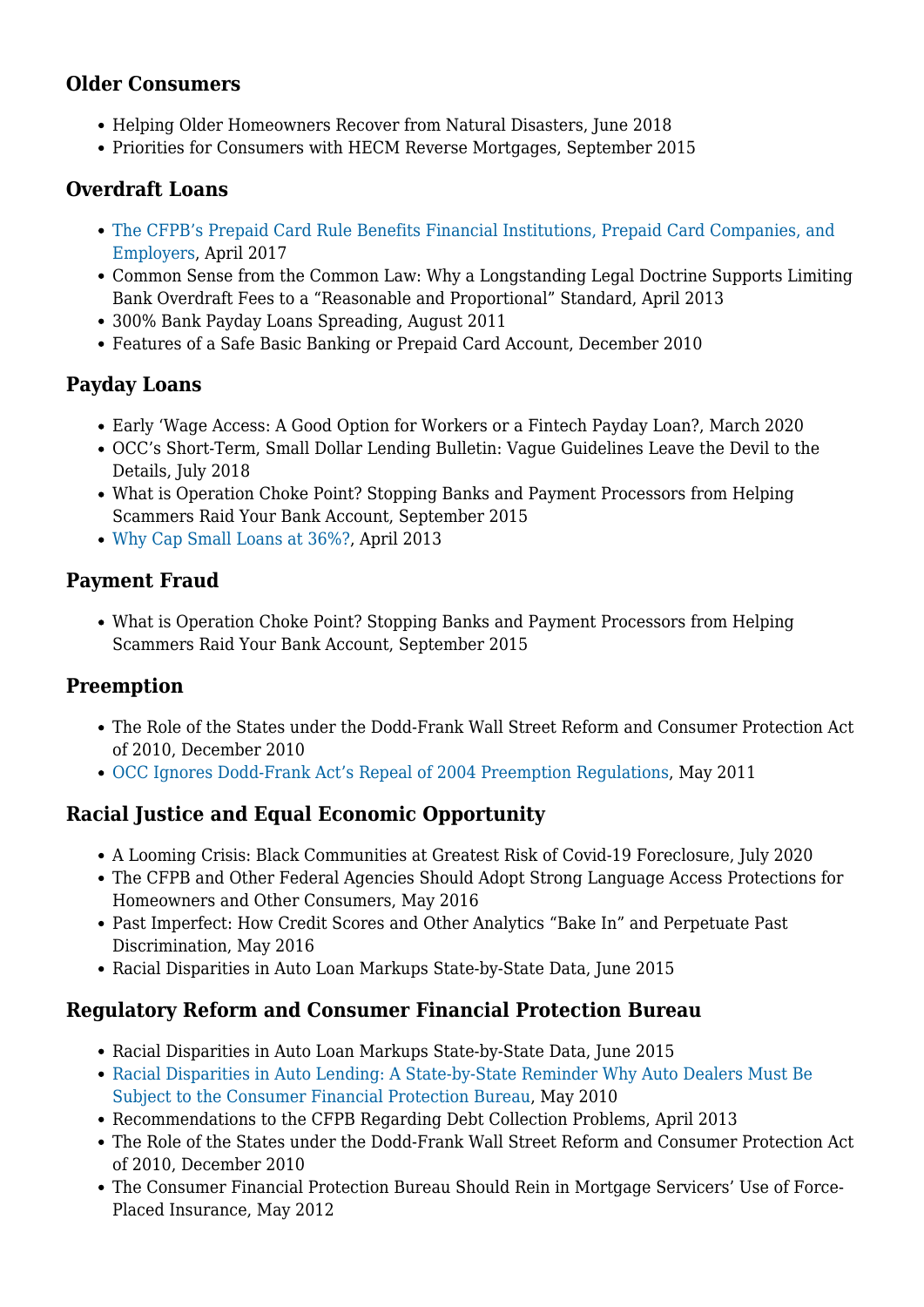- [Hurdle for Challengers to CFPB Recess Appointment Consumer Bureau Had Full Power With](https://www.nclc.org/images/pdf/regulatory_reform/issue-brief-cfpb-interim-powers.pdf) [or Without a Director](https://www.nclc.org/images/pdf/regulatory_reform/issue-brief-cfpb-interim-powers.pdf), February 2012
- [Consumer Protection and Nonbanks: A Snapshot](https://www.nclc.org/images/pdf/regulatory_reform/issue-brief-cfpa-nonbanks.pdf), March 2010
- [Nonbank Consumer Financial Protection Enforcement Cannot Be Left to the FTC](https://www.nclc.org/images/pdf/regulatory_reform/issue-ftc-enforcement.pdf), March 2010
- [Gaps in State UDAP Laws, Attorney General Authority, Will Hinder CFPA Effectiveness](https://www.nclc.org/images/pdf/regulatory_reform/issue-state-udap-cfpa.pdf), March 2010
- [Glaring Lack of Enforcement in Consumer Protection Proposals Could Make Matters Worse,](https://www.nclc.org/images/pdf/regulatory_reform/issue-cfpa-enforcement-gap.pdf) [Not Better,](https://www.nclc.org/images/pdf/regulatory_reform/issue-cfpa-enforcement-gap.pdf) March 2010
- [Regulatory Reform and Consumer Protection: Hold Wrongdoers Accountable to the Consumers](https://www.nclc.org/images/pdf/regulatory_reform/issue-hold-wrongdoers-accountable.pdf) [They Harm,](https://www.nclc.org/images/pdf/regulatory_reform/issue-hold-wrongdoers-accountable.pdf) November 2009

## **Robocalls and Telemarketing**

[Digital Divide: Millions of Americans Have Limited or No Meaningful Access to the Internet,](https://www.nclc.org/issues/ib-limited-access-to-internet.html) August 2019

#### **Servicemembers, Veterans, and Forced Arbitration**

[Servicemembers, Veterans, and Forced Arbitration: How the New Consumer Protection](https://www.nclc.org/images/pdf/arbitration/ib-arbitration-rule-military-ledning.pdf) [Financial Bureau Rule Enhances the Military Lending Act,](https://www.nclc.org/images/pdf/arbitration/ib-arbitration-rule-military-ledning.pdf) September 2017

## **Student Loans**

- NCLC/CRL Brief: [Almost Two in Three Navient Borrowers Making Payments During COVID-19](https://bit.ly/navient-borrowers-covid) [Federal Student Loan Payment Pause Are Underwater](https://bit.ly/navient-borrowers-covid), July 2021
- [Education Department's Decades-Old Debt Trap: How the Mismanagement of Income-Driven](https://www.nclc.org/uncategorized/issue-brief-education-departments-decades-old-debt-trap-how-the-mismanagement-of-income-driven-repayment-locked-millions-in-debt.html) [Repayment Locked Millions in Debt,](https://www.nclc.org/uncategorized/issue-brief-education-departments-decades-old-debt-trap-how-the-mismanagement-of-income-driven-repayment-locked-millions-in-debt.html) March 2021
- [Congress Must Provide Relief to Defaulted Student Loan Borrowers; Recommendations for](http://bit.ly/default-borrowers) [Higher Education Act Reauthorization,](http://bit.ly/default-borrowers) March 2020
- [Three Tax Fixes to Improve the Federal Student Aid Program \(NCLC and TICAS\),](https://bit.ly/3-tax-fixes-fed-student-aid) March 2020
- [The Dark Side of Payroll Withholding to Repay Student Loans](http://bit.ly/dark-side-sl), February, 2019
- [Student Loan Relief after a Disaster: Your Guide to Temporary and Long-Term Relief Options](https://www.nclc.org/images/pdf/disaster-relief/disaster-relief-self-help-student-loan.pdf), January 2018
- [Defend the Department of Education's Borrower Defense Rule,](https://www.nclc.org/images/pdf/special_projects/sl/defend-doe-borrower-def-rule.pdf) January 2017
- [Stop Taking the Earned Income Tax Credit from Struggling Student Loan Borrowers](https://www.studentloanborrowerassistance.org/wp-content/uploads/2013/05/ib-stop-taking-earned-income-tax.pdf), October 2016
- [Making Federal Student Loan Servicing Work for Borrowers](https://www.studentloanborrowerassistance.org/wp-content/uploads/2013/05/pb-servicing-principles-nov2014.pdf), November 2014
- [Making Student Loan Servicing Work for Borrowers](https://www.studentloanborrowerassistance.org/wp-content/uploads/2013/05/issue-brief-servicing-fed-loans.pdf), June 2014
- [The Dangers of Parent PLUS Loans,](https://www.studentloanborrowerassistance.org/wp-content/uploads/2014/01/ib-plus-loans-jan2014.pdf) January 2014
- [Ensuring that Student Loan Death and Disability Discharges Do Not Result in a Tax Penalty](https://www.studentloanborrowerassistance.org/wp-content/uploads/2013/05/tax-talking-points.pdf)
- [Restore The Bankruptcy Fresh Start for Student Loan Borrowers](https://www.studentloanborrowerassistance.org/wp-content/uploads/2013/05/bankruptcy.pdf)
- [The Truth About Student Loans and the Undue Hardship Discharge,](https://www.studentloanborrowerassistance.org/wp-content/uploads/2013/05/iulianoresponse.pdf) April 2013
- [Relief for Private Student Loan Borrowers,](https://www.studentloanborrowerassistance.org/wp-content/uploads/2013/05/private-loans-priorities-2013.pdf) April 2013
- [Relief for Financially Distressed Government Student Loan Borrowers: Provide Full](https://www.studentloanborrowerassistance.org/wp-content/uploads/2013/05/rehabpolicy.pdf) [Rehabilitation Relief](https://www.studentloanborrowerassistance.org/wp-content/uploads/2013/05/rehabpolicy.pdf)
- [Create a Meaningful Default Measurement](https://www.studentloanborrowerassistance.org/wp-content/uploads/2013/05/cohortdefault.pdf)
- [Stop Collectors from Gouging Student Loan Borrowers on the Taxpayer Dime](https://www.studentloanborrowerassistance.org/wp-content/uploads/2013/05/brief-pca-2013.pdf)
- [Equity for Government Student Loan Borrowers: Restore a Fair and Reasonable Statute of](https://www.studentloanborrowerassistance.org/wp-content/uploads/2013/05/statuteoflim.pdf) [Limitations](https://www.studentloanborrowerassistance.org/wp-content/uploads/2013/05/statuteoflim.pdf)